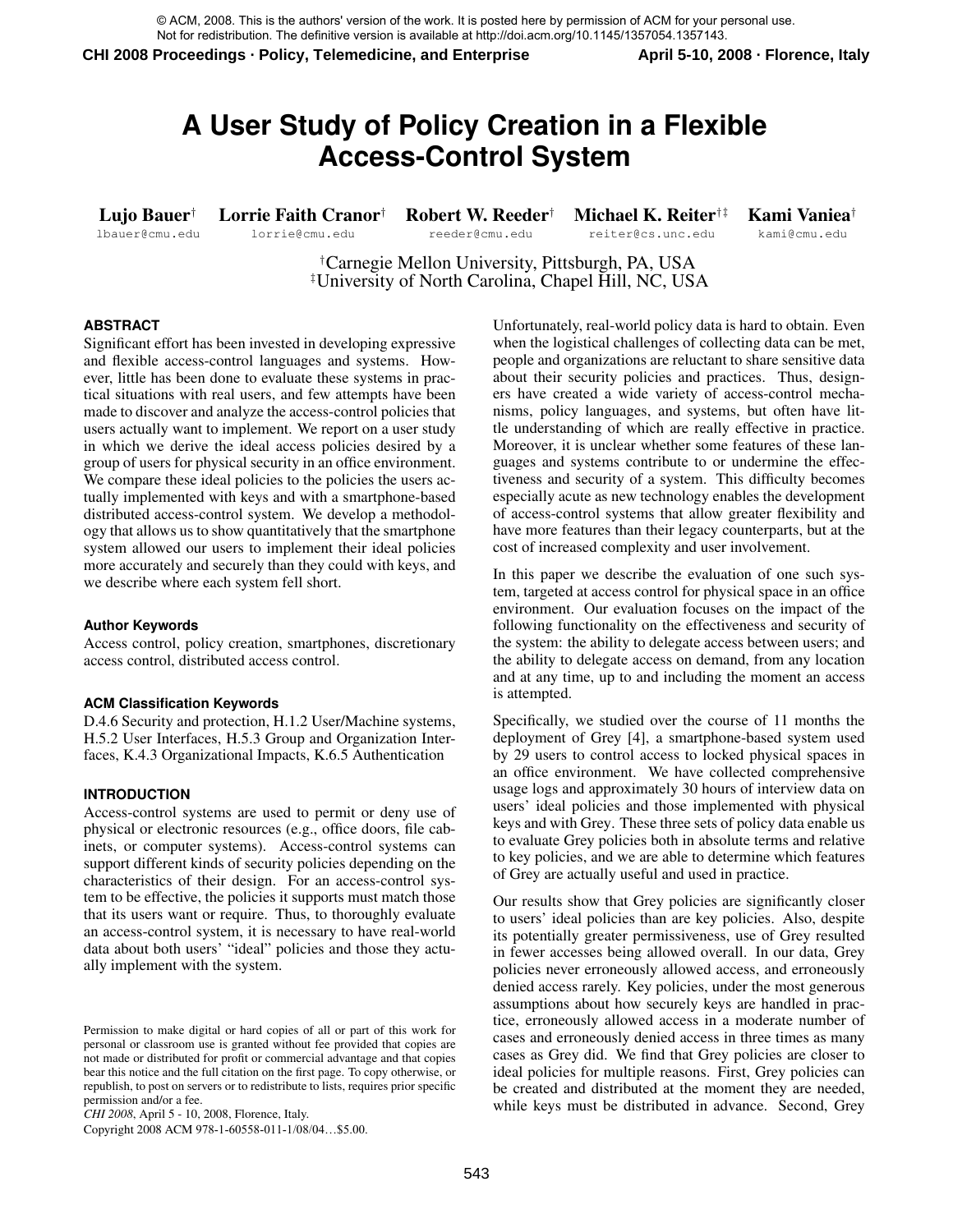supports logging accesses, which is a common requirement in users' ideal policies, while keys do not.

We chose physical keys as a basis for comparison with Grey because we wanted to compare Grey with another deployed discretionary access-control system where users had the ability to manage access to their own resources. Keys were a natural choice for this comparison as the Grey-enabled doors used in our study were already equipped with traditional key locks. While our study focuses on two specific accesscontrol technologies, we believe that our methodologies can provide guidance on how other solutions might be evaluated against one another, and that our results suggest factors that are important when developing other access-control technologies in order to meet the needs of users. More specifically, our three primary contributions are as follows:

- 1. We document a collection of ideal policy data, which shows what conditions users want to place on access to their physical resources;
- 2. We develop a metric and methodology for quantitatively comparing the accuracy of implemented policies; and
- 3. We present a case study in which a smartphone-based discretionary access-control system outperforms keys in overall security and effectiveness of implementing users' desired policies, and identify the features that account for these improvements.

#### **GREY**

Grey [4] is a distributed access-control system that uses offthe-shelf smartphones to allow users to access and manage resources. Unlike a system where all access-control policy is managed by an administrator, Grey enables each end user to delegate her authority to others, at her discretion.

To unlock an office door, a Grey user causes her phone to contact the door via Bluetooth and send it a set of credentials and a formal proof that the credentials imply that this access should be granted. Each credential is a digitally signed certificate that includes a statement, in formal logic, of the authority it represents, itself a form of policy. The statement of policy that must be proved is conveyed by the door to the phone at the beginning of each access, and includes a random number, or nonce, to prevent replay attacks.

Our focus here is not on the underlying technology, but rather on the policy-creation and resource-access modes that Grey enables (modes that could also be supported by systems with entirely different technical underpinnings). Most importantly, by allowing users to create and modify policies via their smartphones, Grey enables policy to be created at the time and place of the users' choosing. Policies can be created proactively through a wizard interface or by associating access rights with entries in a Grey address book, or reactively in response to an attempted access that cannot succeed unless an authorized user extends her policy to allow the access. The policies that users can create include *delegating* to another user (1) one-time access, (2) all authority the grantor possesses, and (3) the authority to access a door for a period of time. For each credential, the user who creates it can specify the time interval during which the credential will be valid. A user can also create a group of doors (e.g., "lab



Figure 1. Screen shots showing (a) Bob's phone asking Alice for help, (b) Alice being prompted to reactively allow access.

doors") or users (e.g., "my students"), and grant access to the entire group in one step.

An example illustrates how this functionality is used in practice. Alice, a professor, is Bob's advisor. While Alice is travelling, Bob attempts to access her office to borrow a book. Since it doesn't yet contain sufficient credentials to let him into Alice's office, Bob's phone suggests that contacting Alice might help. Bob allows this, causing Alice's phone to inform her of Bob's access attempt and prompt her to modify her policy to allow the access. Alice instructs her phone to create a one-time delegation that will allow Bob access in this one instance. Her phone sends the appropriate credentials to Bob's phone, which is then able to open the door. This is an example of *reactive* policy creation, as Alice modified her policy in response to an access attempt. Later, realizing that Bob and her other students will need to borrow books again, Alice *proactively* creates credentials making each of her students a member of a new group that she calls "Alice's students." She also creates credentials that allow any member of this group to access her office and lab, and instructs her phone to automatically distribute these credentials to her students so that they are available for use when next needed. Figure 1 contains screen shots of some of the interfaces that Alice and Bob use to perform these tasks.

Our goal for the present study was to evaluate the policies that users create with Grey regardless of whether they are created reactively or proactively. The details of the Grey user interface are relevant to this study to the extent that they support or hamper users in the creation of their desired policies. In a previous study we discuss usability issues with some of the Grey user interfaces [3]. We expect to address these issues in future work.

### **METHODOLOGY**

We lay the groundwork for our results by describing the context in which our study took place and developing a methodology for comparing implemented policies to ideal policies.

#### **Environment**

We conducted our study in an office building on our university campus in which Grey has been deployed. Each of over three dozen doors was outfitted with an electric strike connected to an embedded computer that could unlock the strike. Each embedded computer interacts with Grey-enabled phones via Bluetooth. The second floor of the building includes a large workspace that is locked after 6 P.M. and on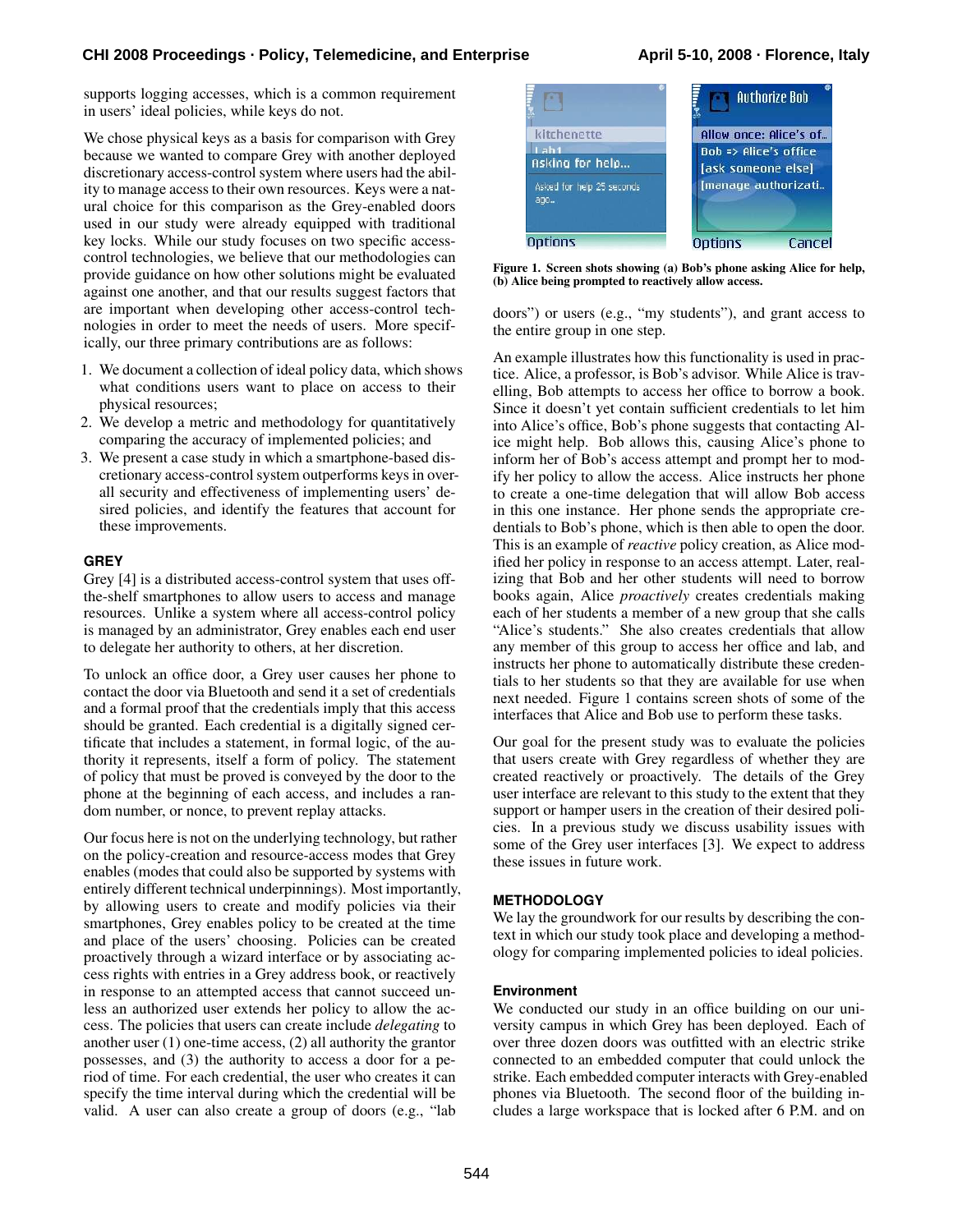weekends. Inside the perimeter is a common area with cubicles for students and staff. Along the perimeter of the common area are offices, labs and storage rooms used primarily by faculty and staff. We studied the policies associated with nine of the Grey-enabled resources: eight offices inside the common area and a large machine room on the first floor.

# **Users**

In January 2006 we began distributing Nokia N70 smartphones with Grey software installed to faculty, staff, and students who had a desk in the office building or had a regular need to access Grey-protected areas. We tried to select users who were in working groups with other participants. At the time of our evaluation all 29 study participants had been using Grey for at least three months and all participants with offices had been using it for at least eight months.

The 29 users who participated in the study included 9 computer science and engineering faculty members, 11 computer science and engineering graduate students, 7 technical staff members, and 2 administrative staff members; 24 were male and 5 were female. Most of our study participants were highly technical users. While users' technical abilities may have impacted their abilities to specify sophisticated access control policies, in a previous study we found that even highly technical Grey users had trouble learning to use the more complicated and less user-friendly Grey features [3]. Nonetheless, it would be useful to study less technicallysavvy users in future studies. To preserve privacy we refer to study participants by fictitious names.

Each user could be classified as a *resource owner*, i.e., the primary owner and policy creator for an office or lab; a *resource user* who accesses resources controlled by others; or both. Our study included 8 resource owners and 28 resource users. All but one of the resource owners were also resource users. The 10 participants who either helped develop or had an uncommonly deep understanding of Grey were counted only as resource users even if they owned resources—the policies they created were excluded from the study to avoid biasing the results.

# **Procedure**

We collected data by interviewing users and by logging their use of Grey. We recorded approximately 30 hours of interviews and logged 19,750 Grey access attempts.

*Initial interview*. Before giving a Grey phone to a user, we interviewed her to explore how she managed her physical security in the office setting. We began each interview by asking about the different resources (doors, computers, storage closets) in the workspace, asking for each resource who else might have need to use it and how that person obtained access to the resource. For instance, an instructor was asked how she passed homeworks and tests to her teaching assistants. A student was asked if he ever needed access to his advisor's office and, if so, how he obtained it. We also asked participants to show us their key chains and asked what resource each key opened and how the key had been obtained.

*Regular interviews*. We interviewed each user again after one month, and then every four to eight weeks, depending on user availability and activity. In particular, we scheduled interviews shortly after users created delegations, to ensure that they would remember the reasons and context behind the delegation. The purpose of these interviews was to determine what access-control policies the user wanted to create, what policies the user was actually creating with keys and Grey, her reasons for creating the policies, and what Grey features the user used or did not use. We generated questions for these interviews using a set of basic questions and follow-up questions to prompt users for further explanation, and questions that inquired about data in the Grey logs; for example, we might ask why a resource owner gave access to a specific user with Grey, or what conditions the owner would have liked to put on access when handing out a key.

*Logs*. Both the doors and the phones logged all Grey-related activity. Doors recorded every time they were contacted by a phone, whether or not the attempted access succeeded, and what credentials were used as part of a successful access. Phones logged all interaction with the user, including how users traversed menus and what methods were used for making delegations and accessing doors. Events such as delegations or multiple failed access attempts were flagged and used to plan interviews.

## **Analysis**

To evaluate the accuracy of the policies implemented by physical keys and Grey, we compared those policies with resource owners' ideal policies—the policies they would implement if not constrained by the limitations of a particular access-control system. Eliciting ideal policies from users was difficult, as users were aware of the limitations of the deployed access-control systems when they discussed their policies. However, our interviews with resource owners were designed to provide information on who they *wanted* to provide access to and under what conditions, allowing us to construct representations of ideal policies. We also asked resource owners to whom and under what conditions they *actually* provided access to create representations of physical key policies. We created a representation of each resource owner's Grey policy from Grey log data combined with interview data. Each policy representation consisted of a set of *access rules*, each specifying a user, a resource, and a condition that had to be met in order for the user to be able to access the resource. We refer to the collection of all access rules for a single resource as an *access-control policy.* Each of our 9 resources has a corresponding access-control policy with 27 rules—one for each resource user, excluding the resource owner—for a total of 244 access rules. In this study we examined only the policies created by resource owners, not those that might be created subsequently by the resource users to whom the resource owners delegate access.

Due to the characteristics and limitations of keys and Grey as access-control mechanisms, the conditions under which accesses were allowed differed between the ideal, key, and Grey policies. We used the conditions to determine how well the implemented policies matched the ideal policies, measuring false accepts and false rejects associated with each of the implemented policies.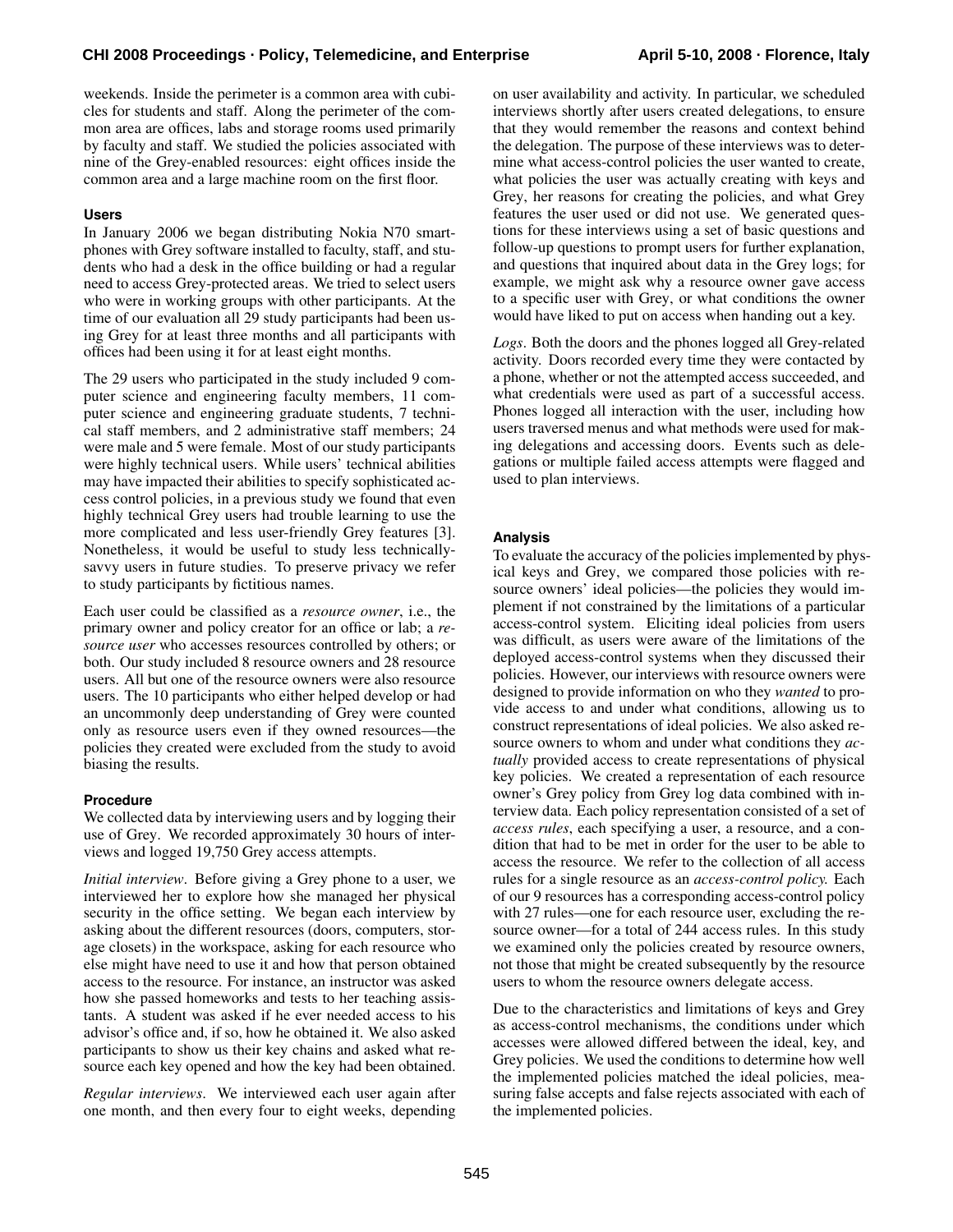| Ideal Access Conditions                                    |
|------------------------------------------------------------|
| I1. True (can access anytime)                              |
| I <sub>2</sub> . Logged                                    |
| I3. Owner notified                                         |
| I4. Owner gives real-time approval                         |
| I5. Owner gives real-time approval and witness present     |
| I6. Trusted person gives real-time approval and is present |
| I7. False (no access)                                      |
| <b>Physical Key Access Conditions</b>                      |
| K1. True (has a key)                                       |
| K2. Ask trusted person with key access                     |
| K3. Know location of hidden key                            |
| K4. Ask owner who contacts witness                         |
| K5. False (no access)                                      |
| <b>Grey Access Conditions</b>                              |
| G1. True (has Grey access)                                 |
| G2. Ask trusted person with Grey access                    |
| G3. Ask owner via Grey                                     |
| G4. Ask owner who contacts witness                         |
| G5. False (no access)                                      |
|                                                            |

Figure 2. Conditions for access rules in ideal policies, as well as in actual policies implemented with physical keys or Grey.

## **IDEAL POLICIES**

We used the interview data to identify a set of seven conditions that resource owners required in their ideal access rules, as shown in Figure 2. The first condition for ideal access (I1) allows the user to access the resource directly with no limitations. More stringent conditions require that the access be logged (I2) or that the owner be notified (I3). Three other ideal access conditions require someone else to let the user in. In interviews this other person was always the owner (I4)—who might also require a witness to the access (I5)—or a trusted person (I6). The most stringent condition is permitting no access (I7). In this section we describe these conditions and discuss some scenarios that gave rise to each condition.

*True (access always allowed) (I1)*. In 19 access rules, the condition under which access was granted was trivially (always) true, and the users listed in the access rules had unconstrained access to the resource. Of the 8 resource owners, 5 created at least one rule with this condition.

*Logged (I2)*. Access logging was required by 10 access rules. The intention was to allow access at any time, but only if a record of the access was made available to the resource owner. Two resource owners made use of this condition.

Eric's policy specified logging for all of his students and his secretary. He viewed logging as very important because it would force his students to be accountable for what they do. He refused to give his students any access to his office unless it was logged, even though giving access would have been mutually beneficial.

*Owner notified (I3)*. In 3 access rules, a notification message was required to be be sent to the resource owner for the access to be granted. This message could be an email or a text message but had to be sent immediately after the access.



Figure 3. A representative portion of Mark's ideal policy. This policy consists of resource users (circles), resources (pentagons), access rules (arrows), and conditions (boxes on lines).

Mark explained that only a few of his students normally had reason to enter the lab. However, if there was an emergency or if one of the servers stopped functioning in the middle of the night, then he wanted any of his students to be able to get in to fix the problem. He trusted his students to make good decisions about what constitutes such an emergency but wanted to be notified of the access. A representative portion of Mark's ideal policy is illustrated in Figure 3.

*Owner gives real-time approval (I4)*. Resource owners were required to approve accesses on a case-by-case basis in 4 access rules. This condition was used in scenarios in which the resource owner wished in general to deny access, except under circumstances that he deemed exceptional at the time they arose.

All 4 access rules that required this condition were part of Pat's policy about his office. Pat did not have any shared resources in his office and consequently saw no reason to give anyone access. However, on the occasions when packages with expensive equipment arrived for him when he was not there, Pat was willing to give access to one of his students so the student could put the packages in his office.

*Owner gives real-time approval and witness present (I5)*. The resource owner was required to give approval on a caseby-case basis and a third party witness the access for 7 of the access rules. This condition was typically used when it was difficult to envision how a technological solution could enforce the desired policy.

Ryan told us how he once had to deal with a teaching assistant (TA) with whom he did not get along. When the TA needed to get into Ryan's office to retrieve tests or other papers, Ryan would have his secretary let the TA in and remain present to ensure that the TA did nothing else.

*Trusted person gives real-time approval and is present (I6)*. A trusted person was allowed to make access-control decisions on the resource owner's behalf in only 1 access rule. The rule also required that the third party witness the actual access.

The one use of this condition in our study was by Lisa, who required her secretary, Emma, to ask Paul whenever she needed access to Lisa's office. Emma rarely needed to get into Lisa's office so asking Paul each time was not too inconvenient, and Lisa felt that having Paul witness each access made Emma more accountable.

Although this condition appeared only once among our users, it was commonly used when referring to users outside of our study. One example involved Mark's lab, which is main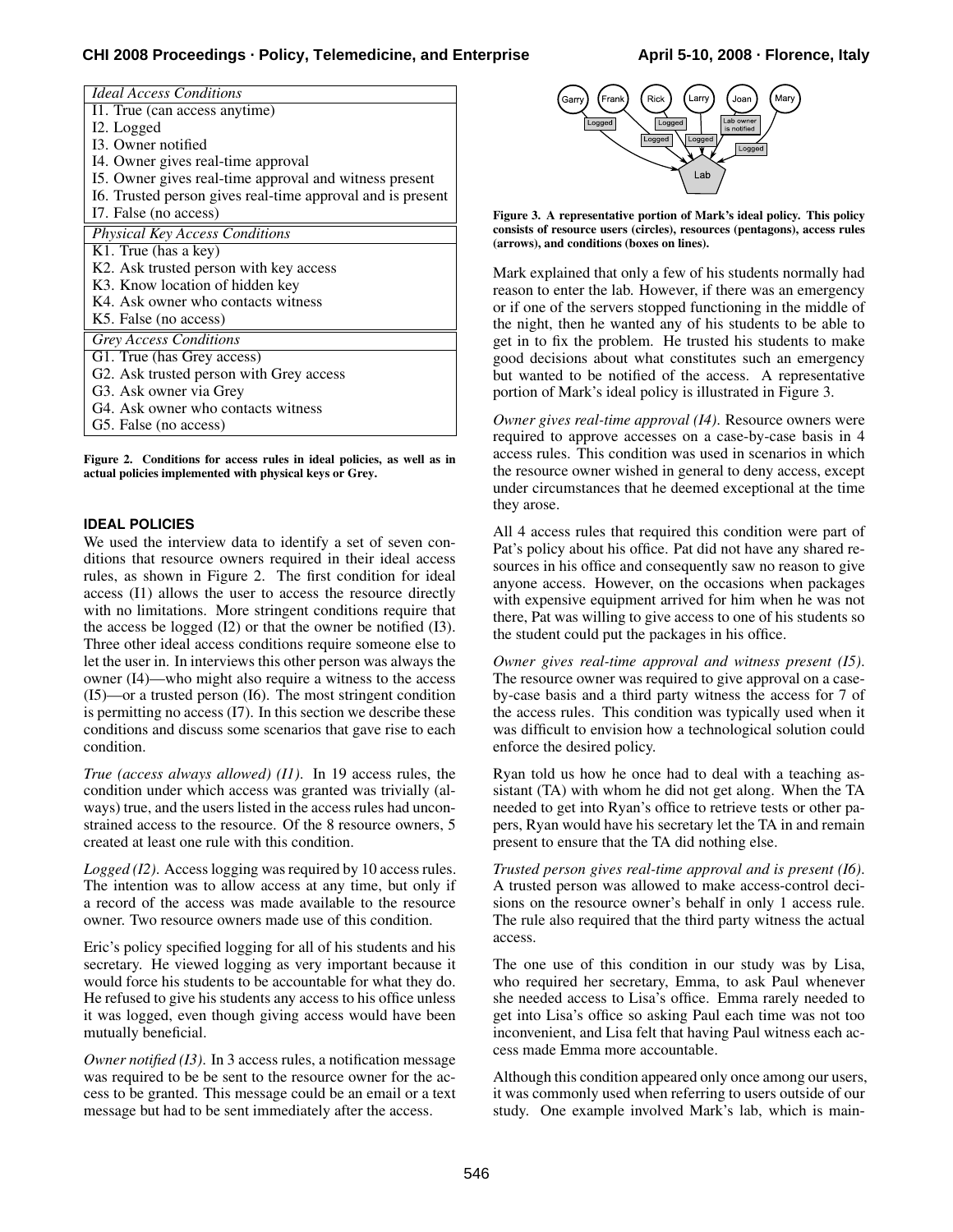tained by several staff members. According to Mark's policy, he trusts these staff members to allow others access to the lab provided they are present when the access occurs.

*False (access always denied) (I7)*. Users' ideal policies contained 200 rules that unconditionally denied access.

*Additional conditions*. The conditions described above were the only ones observed among our study participants. However, there were additional conditions used in reference to users and places outside the scope of this study. Specifically, resource owners desired to restrict access to a specific time interval each day, or to allow access only if the owner is not present or when the door is not expressly locked.

## **POLICIES IMPLEMENTED WITH KEYS AND GREY**

In this section we describe our methodology for measuring false accepts and false rejects, and detail the false accept and false reject rates associated with the implemented policies.

The conditions for keys and Grey follow a similar pattern as the ideal conditions, as shown in Figure 2. Conditions K1 and G1 allow the user access to the resource with no conditions, and conditions K2 and G2 allow access via a trusted person. Condition K3 is unique in requiring knowledge of a secret in order to gain access, specifically of the location of a hidden key for the resource. Conditions K4, G3, and G4 require the user to ask the owner (and that a witness be present in conditions K4 and G4). In the case of Grey, conditions requiring the involvement of another person do not necessarily imply that person must be physically present where the access occurs, though in the case of physical keys they do. Again, the most stringent conditions are those prohibiting access (K5, G5).

After determining these sets of conditions, we compared individual access rules based on which conditions imply others. Specifically, the notation  $A \Rightarrow B$  should be read as: the condition  $A$  is at least as stringent as condition  $B$ , and so if condition  $A$  is met, then so is  $B$ . Note that False (no access, the most stringent condition possible) implies any condition, and any condition implies True (unconditional access, the trivially satisfied condition). In addition, we made several assumptions involving implications between the conditions:

- Ask owner via Grey (G3)  $\Rightarrow$  Logged (I2): Asking the owner using Grey sufficiently logs the access.
- Ask owner via Grey  $(G3) \Rightarrow$  Owner notified (I3): Asking the owner notifies her of the access.
- Ask owner who contacts witness  $(K4, G4) \Rightarrow$  Logged (I2): Asking the owner sufficiently logs the access in both key and Grey implementations.
- Ask owner who contacts witness  $(K4, G4) \Rightarrow$  Owner notified (I3): Asking the owner notifies her of the access for both key and Grey implementations.

Aside from these, we made no assumptions about relationships between conditions.

Using these assumptions, we counted false accepts and false rejects in the implemented policies, where

• A *false accept* is a user/resource pair for which *Implemented*  $\Rightarrow$  *Ideal*, i.e., for which the condition in the im-



Figure 4. Mark's physical key policy. Four resource users were given access to the lab via a hidden key. One user (dotted line) does not have access under the optimistic assumption about hidden keys, but does under the moderate assumption (because she has access to the hidden key even though Mark did not intend to give her access to the lab). The last user, Mary, has direct access.

plemented access rule is not at least as stringent as the condition in the ideal access rule, and hence could result in accesses being allowed, or accepted, without the ideal policy being satisfied.

• A *false reject* is a user/resource pair for which *Ideal*  $\Rightarrow$ *Implemented*, i.e., for which the ideal policy is not at least as stringent as the implemented policy, and may permit accesses that the implemented policy denies (rejects).

An access rule could conceivably be counted as both a false accept and a false reject, if *Implemented*  $\Rightarrow$  *Ideal* and *Ideal*  $\Rightarrow$  *Implemented*. For example, if the two conditions are *Owner notified* (I3) and *Ask trusted person with key access* (K2), then an access might be granted without the owner being notified (false accept) and an access may be refused if no trusted person is available, even if the owner had been notified (false reject). However, we encountered no such situations in this study.

We emphasize that false accepts and false rejects describe user/resource policies, and not particular occurrences of that user attempting to access that resource. In this way, our measures of false accepts and false rejects are independent of the frequency with which any particular policy is applied in the system.

#### **Physical Key Policies**

The false accept and false reject rate in key policies were heavily influenced by the common practice of hiding keys a resource owner would hide a key or set of keys but make its location known only to a select group of users. Although we were surprised at the prevalence of hidden keys in an office space, hiding keys (most often car and home keys) is such a common practice that the online auction site eBay has a special category for key-hiding devices. Key hiders are also available for offices, though these tend to be in the form of combination lock boxes.<sup>1</sup>

Hidden keys solve some of the problems associated with distributing keys, but can easily be discovered by unauthorized users, e.g., by observing others retrieving the keys or by coming across the keys serendipitiously. Thus, we counted false accepts and false rejects in key policies using three different assumptions about hidden keys that approximate how many people know about them. The importance of using different assumptions about hidden keys is illustrated by Mark's key policy, shown in Figure 4.

<sup>1</sup> For example, http://www.nokey.com/comlocbox.html.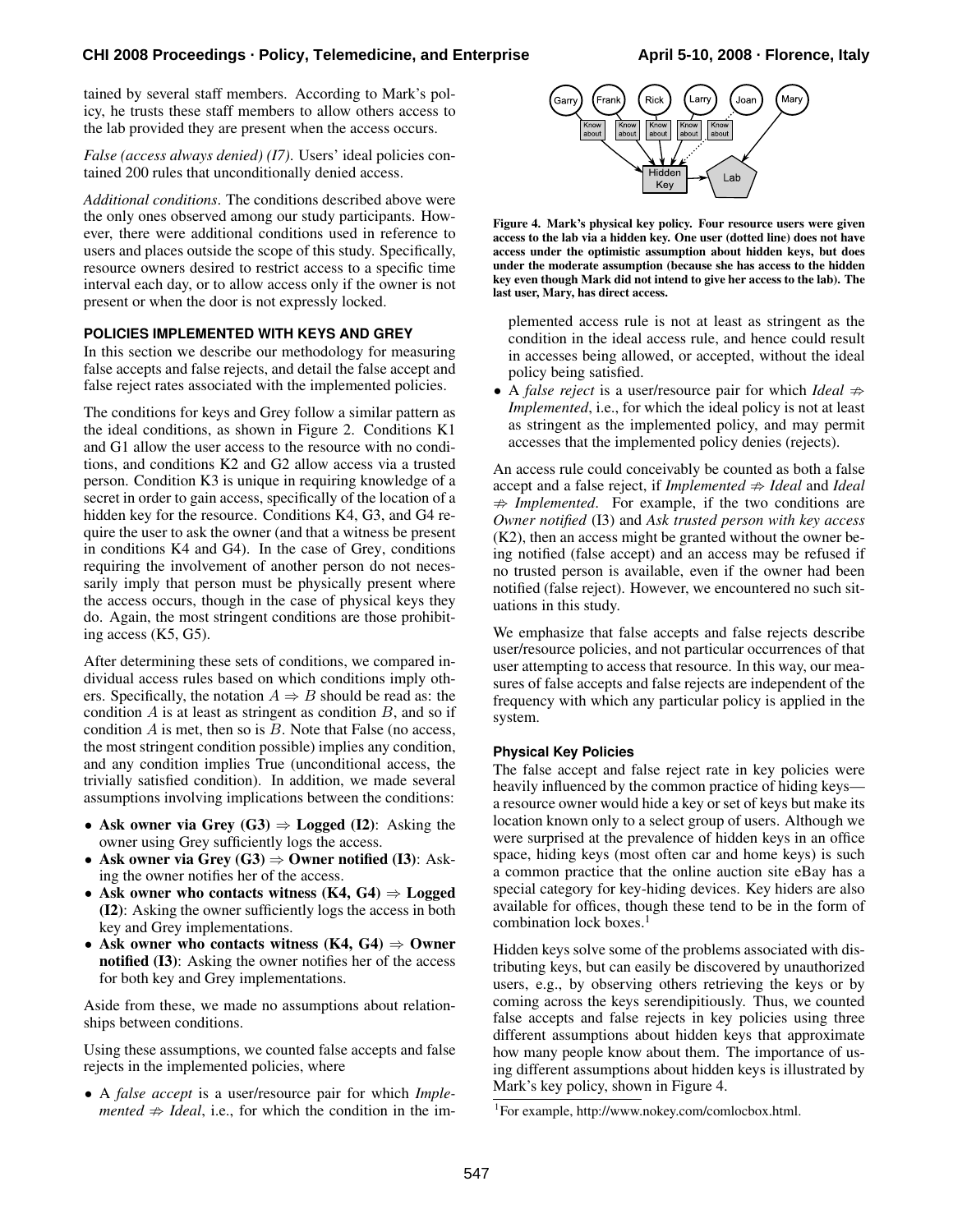| Hidden keys assumption | False accepts | <i>False rejects</i> |
|------------------------|---------------|----------------------|
| Optimistic             |               |                      |
| Moderate               | 64            |                      |
| Pessimistic            | 169           |                      |

Figure 5. Counts of false accepts and rejects for key policies under three assumptions about knowledge of the location of hidden keys.

In our three assumptions we explicitly distinguish between a user's ability to *enter* a room and the key policy *giving her access* to the room. In all cases we assume that if one room encloses another then entering the second room requires the ability to enter the first. Furthermore, a user can enter a room if the key policy allows the user to access it and the room is not enclosed by another. In our environment, all users who were given access to an enclosed room were also given access to the enclosing room. We stress, however, that entering a room need not imply having access to that room in the key policy, depending on which of our three assumptions we make about uses of hidden keys:

- Optimistic assumption: Users will respect the key policy. More precisely: If a user can enter room X, and room X contains a set of hidden keys with a key to room Y, and the key policy allows her access to room Y, and she can enter Y's enclosing room, then she can enter room Y.
- Moderate assumption: A user can use any hidden key located in a space to which she has access by the key policy. More precisely: If a user can enter room X, and the key policy gives her access to X, and X contains a set of hidden keys with a key to room Y, and she can enter Y's enclosure, then she can enter Y.
- Pessimistic assumption: Users will use any hidden key they can find. More precisely: If a user can enter room X, and X contains a set of hidden keys with a key to room Y, and she can enter Y's enclosure, then she can enter Y.

We learned from interviews that, in fact, many unauthorized users knew the locations of hidden keys. Although all users didn't know about all hidden keys in the areas to which they had access, as our moderate assumption states, many also knew of hidden keys that could be used to access even more hidden keys. Hence, we believe our moderate assumption is a conservative approximation of the real knowledge of the users in our study. Figure 5 shows the false accept and false reject counts for key policies under each assumption.

We observed five causes for discrepancies between ideal policies and key policies:

- 1. Hidden keys were available to unauthorized users.
- 2. Logging (I2) was not supported.
- 3. Notification (I3) was not supported.
- 4. Approval upon request (I4) when the owner is not physically present at the resource was not possible.
- 5. Key distribution was inconvenient.

Figure 6 shows counts of false accepts and false rejects by the five causes under the moderate assumption about knowledge of hidden keys. We discuss each of the causes below.



Figure 6. Counts of key policies' false accepts and rejects by cause, under the moderate assumption about knowledge of hidden keys.

*Hidden keys*. Depending on the assumptions about how many unauthorized users were able to learn the location of hidden keys, there were 0 to 160 false accepts due to hidden keys. Under our moderate assumption, which we believe to be the most realistic, there were 54 false accepts due to hidden keys. (Of the false rejects under the optimistic assumption, 4 become false accepts or true accepts as we assume more widespread knowledge of hidden keys. The 54 false accepts under the moderate assumption include only those access rules that were true rejects under the optimistic assumption, but become false accepts under the moderate.)

Owners use hidden keys to address the inconveniences of key distribution. It is much easier to convey the location of a hidden key to a person than to make a new key and give it to that person. Thus, when an owner's ideal policy calls for multiple users to have access to a resource, or when an owner frequently allows access to new users (as in a university, where new students arrive every year), a hidden key is often used to simplify key distribution.

However, hidden keys introduce a number of problems. They are hard to revoke from any subset of users, changing the hiding place revokes everyone's access to the key, and the new hiding place needs to be disseminated to those still allowed access to the key. Furthermore, it is easy for unauthorized users to learn the location of and gain access to hidden keys. In our results, we have counted false accepts pertaining only to users participating in our study; the number of false accepts due to hidden keys would be much higher if we counted non-participants in the office building who could access the hidden keys. Finally, hidden keys can be lost or stolen, thereby not only revoking access to authorized user, but also raising the possibility that the resource has been irrevocably compromised (at least until the lock is changed).

*Logging not supported*. There were 10 cases in which a resource owner desired to allow access if it was logged (I2). In 7 of these cases, access was granted without the logging condition being fulfilled, thus leading to false accepts; in 3 cases no access was granted, leading to false rejects.

Eric's ideal policy gives his students access to his office, but Eric chose not to give them access using keys. Instead, if one of them needed access, he would contact his secretary,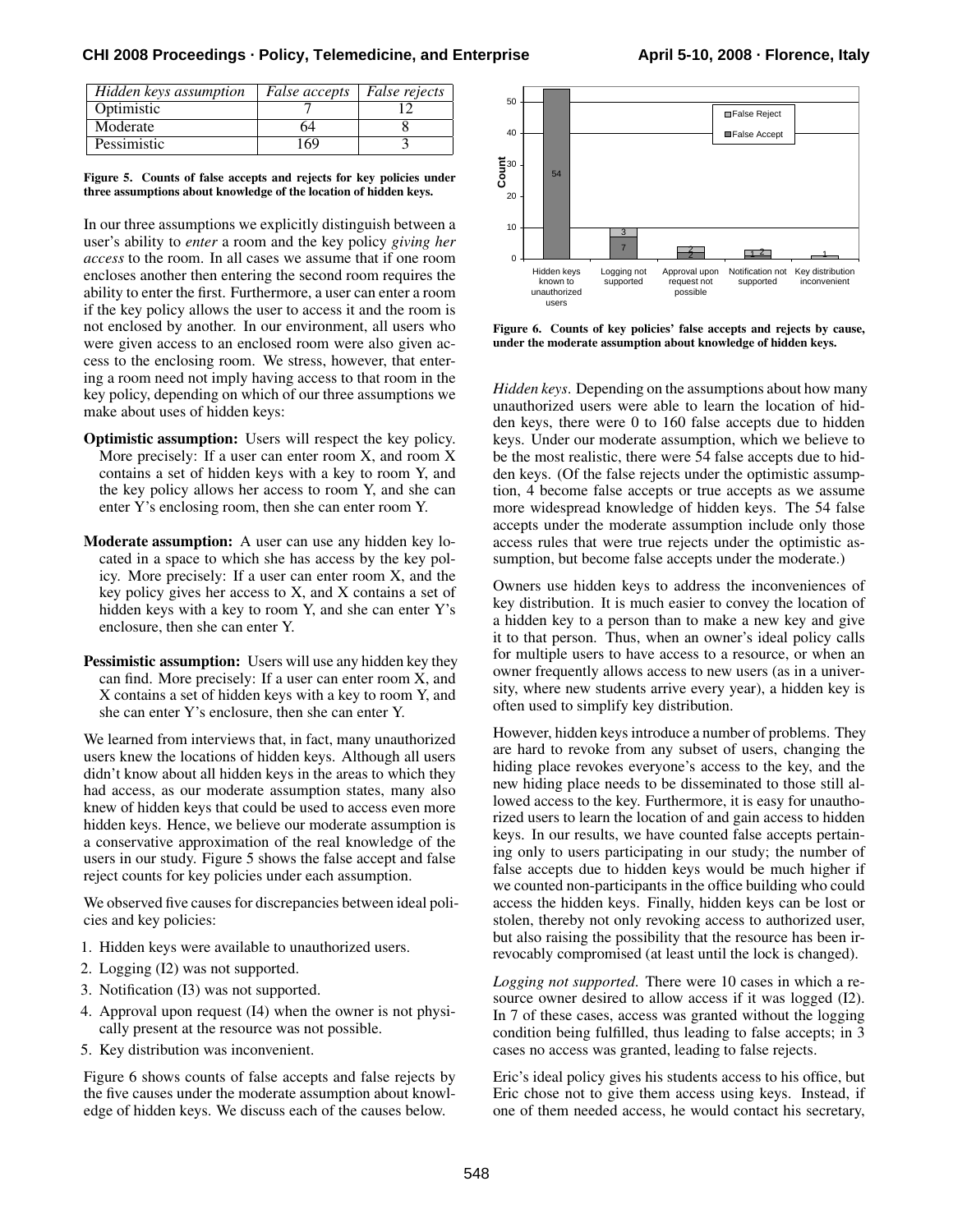| Deferred delegation assumption        | False   | False   |
|---------------------------------------|---------|---------|
|                                       | accepts | rejects |
| Deferred delegations counted as       |         | 13      |
| false rejects                         |         |         |
| Deferred delegations counted as given |         |         |

Figure 7. Counts of false accepts and false rejects for Grey policies under two assumptions about what constitutes the Grey policy.

who would let the student in (K2). He explained that he was only willing to give his students access to his office if they knew they could be held accountable for their actions. Mark also wanted all accesses to his lab logged, but for him it was more important that his staff and students gain access than it was that they be logged. Thus, Mark distributed keys, even though the logging condition would not be satisfied.

*Notification not supported*. In 3 cases resource owners desired to allow access if they were notified (I3). Since keys do not support notification, this led to discrepancies with the ideal policy. In 2 cases, no key access was granted, leading to false rejects; in 1 case, key access was granted via a hidden key, leading to a false accept. Under the pessimistic assumption about hidden keys, the false rejects became false accepts because the relevant users could gain unauthorized access to a hidden key.

*Approval upon request not possible*. There were 4 cases in which an owner would have granted access upon request (I4), but was not willing to distribute keys. Since the owner presumably would not be present for some requests and keys cannot be shared at a distance, we counted these as false rejects unless one of the relevant users had unauthorized knowledge of a hidden key. Thus, under the moderate assumption, 2 of these false rejects became false accepts (because the user was allowed access without fulfilling the desired condition), and under the pessimistic assumption, all 4 of these false rejects became false accepts.

All 4 false rejects were for Pat's office, to which only he had access. When asked if there was any reason that someone else would need access, he explained:

I have a copy of our passwords for the, uh, the lab, so if there was an emergency . . . it is possible that someone might want to come in and look at the root password archive or something like that. It's pretty rare, but it's possible, though. And you can imagine if that happened after hours, they would wanta, we gotta get in and get that. So they might call me.

*Key distribution inconvenient*. Distributing a key entails the overhead of making the key, physically giving it to someone, and keeping track of who has it. The inconvenience of distributing keys led to a case in which the owner's ideal policy called for access to be allowed, but the owner did not grant key access. Emma told us that getting keys for her workstudy students took nearly two months. In the meantime, she left her office door unlocked and provided them with hidden keys to other resources (K3) so that they could do their jobs.

Keeping track of who has what key can be problematic since keys can be given away or lost. In an initial interview, Brian told us that he had given away one of his keys to a friend who he thought needed it more. During this study three users permanently gave their keys to another person; two couldn't even remember to whom the key had been given.

## **Grey Policies**

Grey policies matched ideal policies quite closely. As Figure 7 shows, we observed no false accepts in the policies. False reject counts depended on an assumption about what constituted the Grey policy. Because Grey allows for granting access at the time it is needed, some owners deferred creating policies for certain user/resource pairs until it was requested. Under the conservative assumption that deferred delegations do not count as implemented policy, we observed 13 false rejects in Grey policies. Under the more liberal assumption that deferred delegations were implemented policy, we observed only 3 false rejects, all because Grey does not support notification. In the remainder of this section, we discuss, for each of the seven ideal policy conditions, how users implemented their policies with Grey.

*True (can access anytime) (I1)*. Users could trivially implement anytime access by issuing a credential to the relevant user (G1). Under the assumption that deferred delegations count as implemented policy, we did not observe any cases in which access was desired but not issued. Under the assumption that deferred delegations do not count as implemented policy, we observed 10 false rejects, i.e., in 10 access rules in which the ideal policy called for anytime access, the owner deferred delegating that access.

Fred explained that his advisor initially granted him a temporary delegation to the advisor's office before deciding to give Fred a longer-term delegation:

We have, like, a weekly meeting, and normally he is running late, so one week he just let me in for, like, a one-time authorization. Then after that, like, OK, it's obvious that I'm going to be going in there frequently so he just gave me authorization to [his office].

*Logged (I2)*. Grey-enabled doors log all accesses, and so logging was implemented in the 10 cases where ideal policy called for accesses to be logged.

Mark gave 6 other participants access to his lab. He wanted all accesses to be logged so that if anything went wrong he could hold the appropriate person responsible. During the course of our study, Mark asked us 4 times for the logs for the lab. When asked about it, he said that they were just small things he wanted to check up on. For example, one time a piece of equipment had moved and no one knew who had moved it. The policy Mark implemented in Grey is illustrated in Figure 8.

*Owner notified (I3)*. Grey does not support notification. In 3 cases in which the ideal policy called for notification, owners stated that they were willing to grant access to the relevant users if contacted at the time of the request (G3). This was a compromise, because the ideal policy merely required that the owner be notified of the access, but not that the owner be required to intervene to grant access. Thus, these 3 cases counted as false rejects.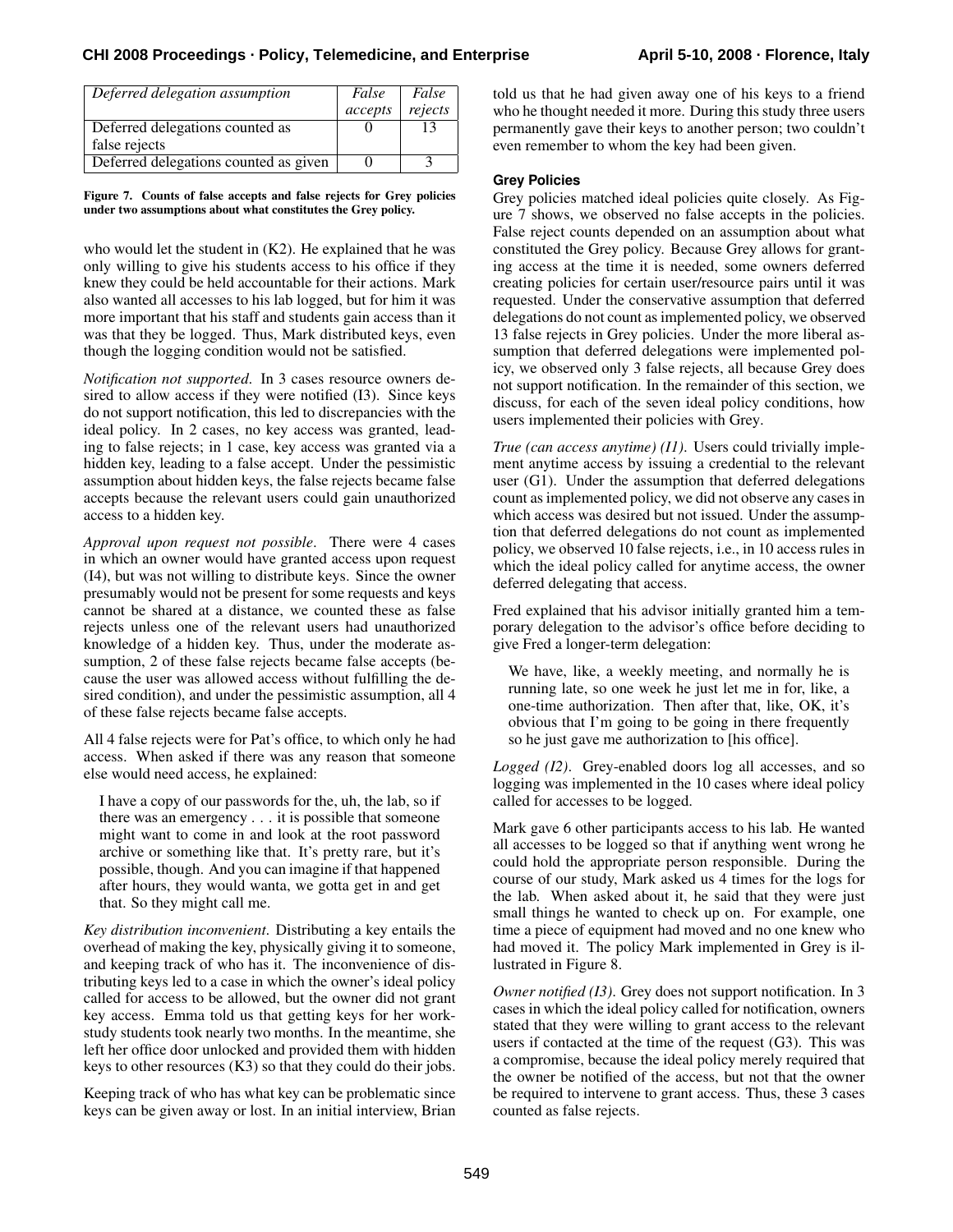

Figure 8. A representative example of Mark's Grey policy. Four people have a Grey delegation to the lab and Joan will be given a delegation when she asks (dotted line). Mary will be given a temporary delegation on demand.

*Owner gives real-time approval (I4)*. Grey supports approval upon request (G3), so when the ideal policy called for the owner to give real-time approval, this condition was implemented easily in Grey. We observed 4 cases in which approval upon request was required by the ideal policy and implemented accurately in Grey.

Pat did not give anyone access to his office using Grey, but he told us about a time when it was extremely useful to remotely grant temporary access to one of his staff:

I was at the airport at 5:30 in the morning, and we actually had some stuff being delivered at 5:30 in the morning, and Ethan was here, and I wasn't going to get here 'til six. And true to their word, they were here at 5:30 and he needed to get a key out of my room. The request came in and I said, "You are in there one time buddy," and that is all he needed.

*Owner gives real-time approval and witness present (I5)*. In 7 cases where the ideal policy called for the owner to give approval upon request and for a witness to be present, owners implemented a Grey policy that required users to contact the owners, who would then contact a trusted person and ask them to serve as a witness (G4). It was possible to fulfill these conditions using Grey because owners could choose any trusted person at the time of requested access and (if they had not done so already) delegate to the trusted person access to the relevant resource.

When we asked Donald if he would be willing to use Grey to remotely let someone into his office, he replied that he would rather call a trusted witness to let the person in. Even if the person only wanted something simple like printer supplies, Donald felt more comfortable if someone trusted was there to make sure that printer supplies was what was taken.

*Trusted person gives real-time approval and is present (I6)*. In 1 case in which the ideal policy called for a trusted person (but not necessarily the owner) to approve a request and serve as a witness, the owner issued a Grey certificate to a trusted person, who could then give access to the relevant user upon request (G2). This happened between Lisa, her secretary Emma, and Paul, and it closely mirrors the corresponding ideal policy and key implementation.

A more interesting case involved Eric's office, but was not counted in the results we report because the relevant users did not all have Grey phones. Eric gives out access to his office only using Grey because Grey supports logging, which Eric considers to be vital. Consequently, he has given access to only those of his students who have Grey phones. If any of his other students need access, Eric expects that they will ask a student who has access to let them in.

*False (no access) (I7)*. In 200 cases in which access was not allowed in the ideal policy, it was not granted through Grey.

# **DISCUSSION**

Our data shows what conditions users want to set in their ideal access control policies and highlights those aspects of a flexible access-control system like Grey that allow users to implement policies that match their ideal policies. We found that the conditions users desire to place on access to their resources fall into the seven categories discussed in the Ideal Policies section. This list of seven conditions may not be complete, but it at least serves as a minimal set of the conditions users are likely to want to set in their policies.

Notably, logging (I2), notification (I3), and real-time approval upon request (I4) were desired conditions that are not supported by keys, but can easily be supported by a digital access-control system such as Grey. (Grey does not currently support notification, but could be extended to do so, e.g., using SMS messages.) Two other desired conditions, approval by a trusted person (I6) and presence of a trusted witness (I5), require functionality to delegate authority to a trusted person to make access-control decisions on the owner's behalf or to delegate the authority to serve as a witness. Policies that include these conditions can be approximated by keys (K2, K4), but can be made more practical and implemented more accurately by a system that does not require the exchange of physical tokens to delegate authority and that enforces the presence of a "witness" through technological means (e.g., by activating a camera).

Our data shows that Grey's support for the conditions users desired allowed users to implement policies with Grey that more closely matched their ideal policies than did the policies they implemented with keys. Figure 9 compares key and Grey policies according to each of the 244 access rules implemented in our study. Each pair of bars in the graph corresponds to one of the seven ideal policy conditions. The left bar in each pair shows key policy data, under our moderate assumption of who has knowledge of hidden keys, while the right bar in each pair shows Grey policy data, under our assumption that deferred Grey delegations do count as implemented access rules. Each bar is subdivided to indicate faithful implementations of the ideal condition, false rejects, and false accepts. Virtually all access rules were faithfully implemented in Grey; Grey policies yielded only 3 false rejects and no false accepts, while key policies yielded 8 false rejects and 64 false accepts.

To measure the "permissiveness" of policies in each system, we count the total number of rules that allowed access in each system. We initially thought that allowing easy delegation, as does Grey, might lead to excessively permissive policies. In fact, we found the opposite to be true: 19 of 244 Grey rules allowed access, while 25 of 244 key rules allowed access under our most optimistic hidden-keys assumption. Under our more realistic assumption about hidden keys, 68 key rules allowed access. Although Grey is the more flexible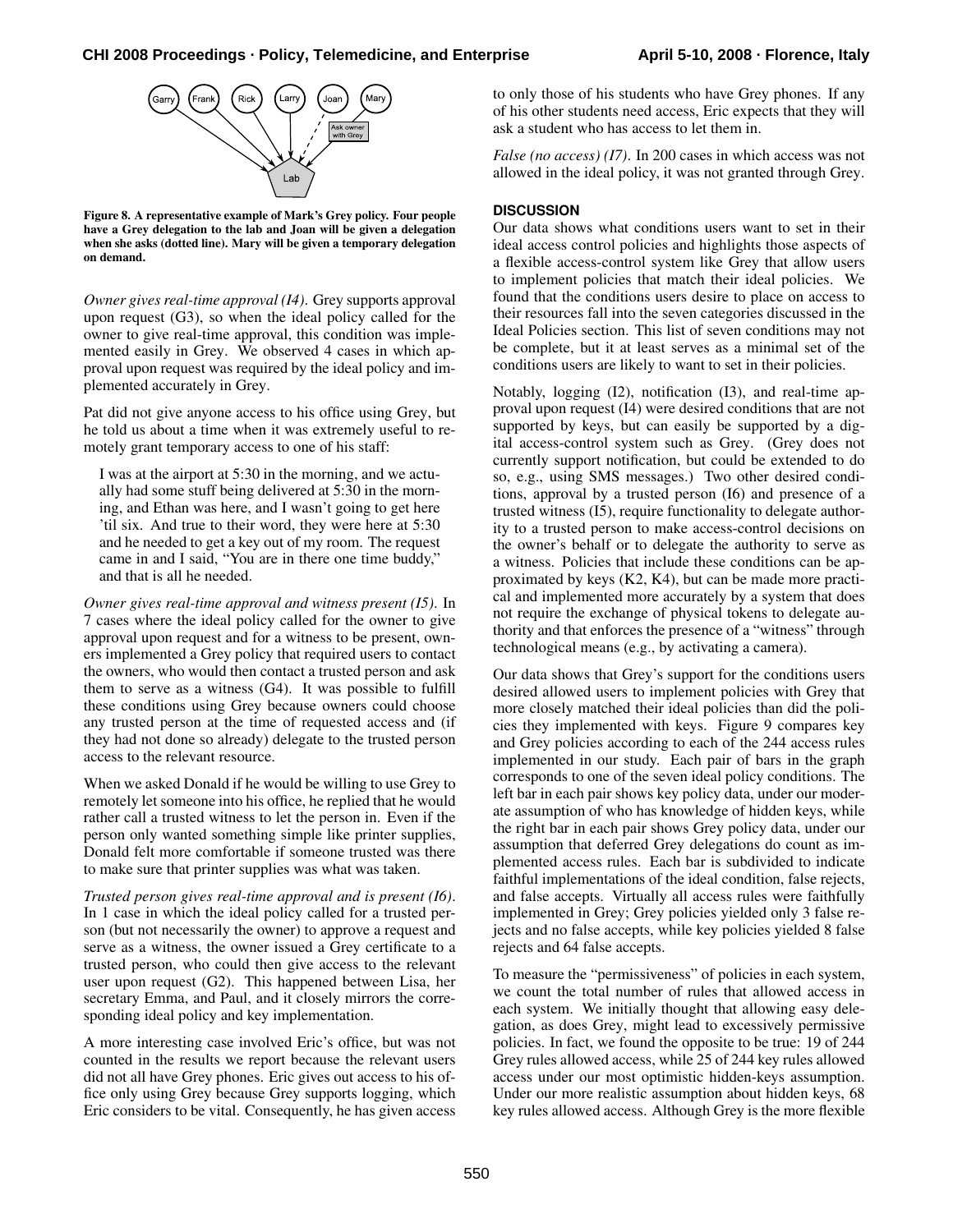

Figure 9. Counts of faithful implementations, false rejects, and false accepts by ideal policy condition, for both key policies under the moderate assumption (left bar in each pair) and Grey policies (right bar).

system, it led to more restrictive policies, because users did not need to circumvent the system in order to implement the policies they wanted.

The reasons for Grey's superior performance are clear from our ideal policy data. Users' ideal policies called for features Grey supports, particularly the ability to create policy from anywhere in real-time and upon request, and the ability to log accesses. Furthermore, Grey's easy policy creation mechanism makes it more convenient than keys, which are expensive to make, distribute, and keep track of.

Our study also revealed lessons that pertain to other features of Grey, as described below.

*Transitive delegation*. Users commonly desired to delegate control over their resources to others, such as administrative assistants. When an owner can grant access to a user, and that user can then grant that same access to others, we call this delegation *transitive*. We found transitivity to be a practical and highly desired property that was used in many of our users' access-control policies. Transitive delegation enables users to implement the ideal policy condition that requires delegation of authority to a trusted person. However, it is not always appropriate for delegations to be transitive. Some users, in situations that fell outside the scope of our study, wished they could delegate access to open a door without delegating the ability to pass on this access to others. It is important, then, that an access-control system support both transitive and non-transitive delegation.

*Arbitrary grouping granularity*. Grey allows users to dynamically form arbitrary groups of users and resources. This is in contrast to keys, which at best provide rigid sets of resources through master and submaster keys, and have no notion of groups of users. We assumed that users would benefit from the ability to form groups of users and resources, and to then assign privileges to groups rather than individuals. Our interview data supports this assumption, in that users do think in terms of groups, such as "PhD students," "delivery people," and "visitors." However, users in this study rarely created groups. Users may have found the phonebased user interface for creating groups too difficult to use. A desktop-based user interface we are currently developing will make group creation easier and may encourage users to create groups. In addition, this study only involved 29 users; Grey's group creation feature might be exercised in a largerscale deployment, where the number of users might be too great to set policies for each user individually.

*Reactive delegation*. We found that Grey users relied upon reactive delegation, the ability to delegate access to resources when needed and upon request. Two of the ideal policy conditions required the ability to give real-time approval upon request, and it thus seems important for an access-control system to support reactive delegation. It could even be argued, as some privacy policy researchers have [10], that reactive delegation's counterpart, proactive delegation (sometimes referred to as "configuration"), is virtually unnecessary. However, our data contradicts this; users used both Grey's proactive and reactive delegation capabilities, and we conclude that access-control systems should provide both. Further study will perhaps shed more light on when users wish to use each kind of delegation.

It is important to note that this study focuses on the needs of resource owners, which are not necessarily aligned with the needs and interests of resource users, trusted witnesses, or other people who may interact with an access-control system. For example, logging may be objectionable to some resource users, and those called upon frequently to be trusted witnesses may find this role burdensome. Indeed, these features may not only impact the way users interact with the access-control system, but also affect social interactions in an organization.

## **RELATED WORK**

The two access-control technologies that we examined, physical keys and Grey, make for an interesting comparison because they offer very different levels of flexibility. That said, numerous other access-control mechanisms could be considered in a study such as ours, e.g., proximity cards and swipe cards for physical resources, or passwords, RSA SecureID tokens,<sup>2</sup> and smart cards for electronic resources. We are unaware of any published studies of these technologies on the axes we consider here, in particular with attention to the accuracy of the policies that people implement with them. However, the limitations of these technologies (particularly, the lack of a user interface on the access token) would make it difficult to use them to implement the kinds of reactive policies that our users desired. In addition, several proposed distributed systems use portable devices to control access to physical spaces [6, 15]; however, as far as we know, none of these has been implemented.

An implemented access-control technology that supports dynamic delegation is file access control. Cao et al. showed that standard access-control list (ACL) interfaces had a high failure rate, despite users expressing confidence that they had manipulated the ACLs accurately [7]. Other studies showed that low levels of feedback in many access-control systems make it difficult for users to understand what is wrong with a policy and what needs to be changed [9, 13]. These studies look at how users build and manipulate access-control polices in a single session but don't consider if user's nees are met or how policies are managed and changed over time.

<sup>2</sup>http://www.rsasecurity.com/node.asp?id=1156